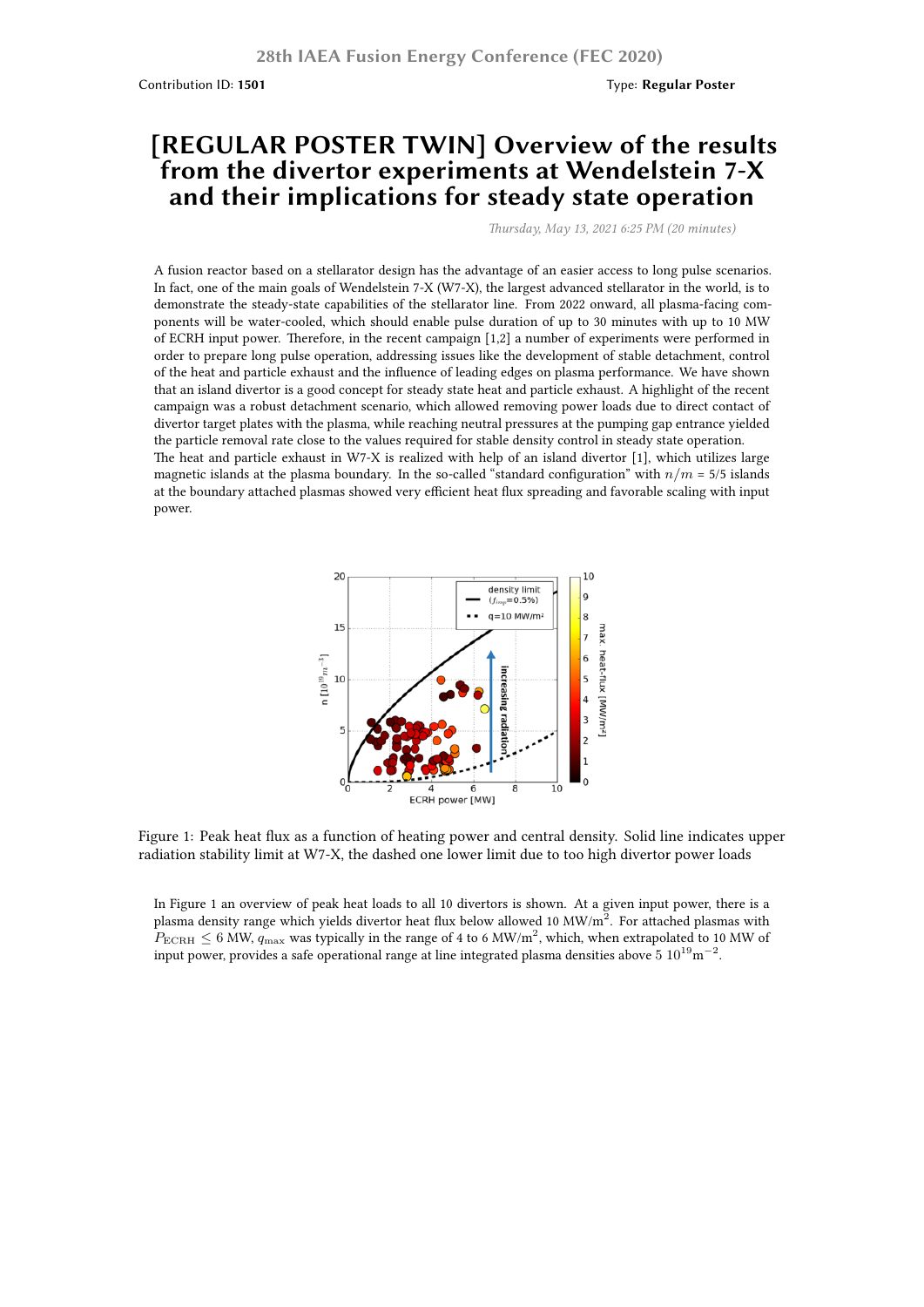

Figure 2: Evolution of heat flux during transition to detachment. (left) Time trace of peak heat flux; (right) snapshot of averaged heat flux distribution at  $t = 2$  s and  $t = 20$  s.

Increasing ne leads to increasing plasma radiation and at radiation fractions *f*rad *>* 0*.*8 to complete plasma detachment. The detachment regime led to a significant reduction of the divertor heat and particle fluxes. An example of a 30 second discharge [3] with peak heat flux reduced by factor of 9 is shown in Figure 2. Although a significant local up-down asymmetry due to edge drifts [4] is observed in the attached state at  $t < 3$  s, it vanishes when transitioning into detachment. In the downstream (near-target) region of the SOL, Langmuir probes show a drop of the electron temperature from ca. 30 eV to ca. 5 e V. Additionally, Coherent Imaging Spectroscopy shows that during detachment the parallel flow velocity of C2+ in the scrape-off layer is significantly reduced [5].

Before the onset of detachment, the values of the downstream electron density are significantly higher (1*.*2*−* 1.4 · 10<sup>20</sup> m<sup>−3</sup>) than electron densities near the separatrix (ne,sep is in the range 4 − 6 · 10<sup>19</sup> m<sup>−3</sup>. This difference between upstream and downstream density indicates that the divertor operates in the high recycling regime. This detachment regime is characterized by low impurity concentration ( $Z_{\text{eff}} = 1.5$ ) and high neutral pressure ( $p_n \leq 0.1$  Pa) in the subdivertor volume. Estimates of total pumping rate for detached discharges at ca. 0.6*·*10<sup>21</sup> [atoms/s] show that at these neutral pressures particle exhaust is at the level required for steadystate operation. As the radiation characteristics of carbon is similar to that of nitrogen, the results obtained here should to a large extent be valid for detachment driven by nitrogen seeding [6] . In steady state W7-X will operate with continuous pellet fueling, therefore also several discharges were performed to see if it is possible achieve stable detached scenarios with plasma density stabilized with low frequency pellet injection.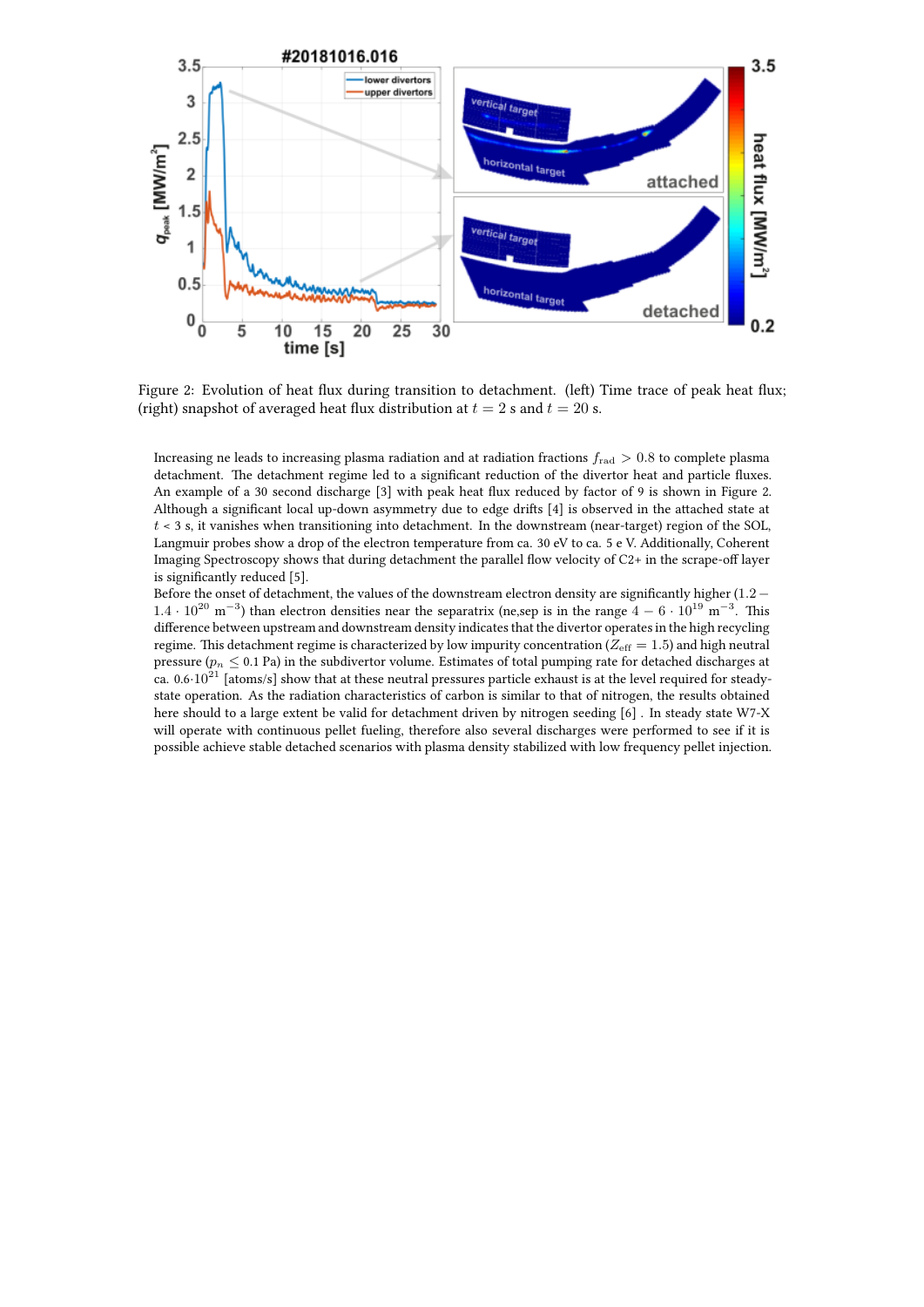

Figure 3: Time traces for W7-X #201801010.040 with 2 Hz pellet injection. From top to bottom: (1) ECRH input power, (2) total divertor loads (Pdiv) and total radiated power (Prad), peak heat loads to upper (AEF20) and lower (AEF51) divertor, (4) diamagnetic energy (Wdia), (4) line integrated density, (5) plasma effective charge (Zeff), (6) neutral pressure at the pumping gap.

An example of such a discharge is presented in Figure 3, where peak heat flux is reduced from ca. 5  $MW/m<sup>2</sup>$ to ca. 2 MW/m<sup>2</sup>, neutral pressure at the pumping gap is kept at 0.06 Pa and Zeff stays at the level of ca. 1.2. As W7-X is a low shear device, edge islands are sensitive to changes in toroidal current [7]. Several measures to counteract strike-line movements induced by the plasma current evolution were tested, e.g. by use of external coils or ECCD. An essential issue of long pulse operation is impurity control. A series of experiments were performed to study the behavior of intrinsic impurities as well as seeding low and highly recycling species to enhance plasma radiation. Overall W7-X shows good impurity control in low and high density discharges with Te/Ti > 1. We have found that despite high influx of carbon into the SOL during discharges with dedicated overloading of the leading edges, the plasmas remained stable. Line-of-sight averaged Zeff stayed below 1.5 throughout the discharge and radiation increased at the plasma edge only.

The results presented in this work form a promising outlook on the overall steady state compatibility of the detached island divertor concept in future experiments and a stellarator-based reactor.

[1] T. S. Pedersen et al., Plasma Physics and Controlled Fusion 61, 014035 (2019).